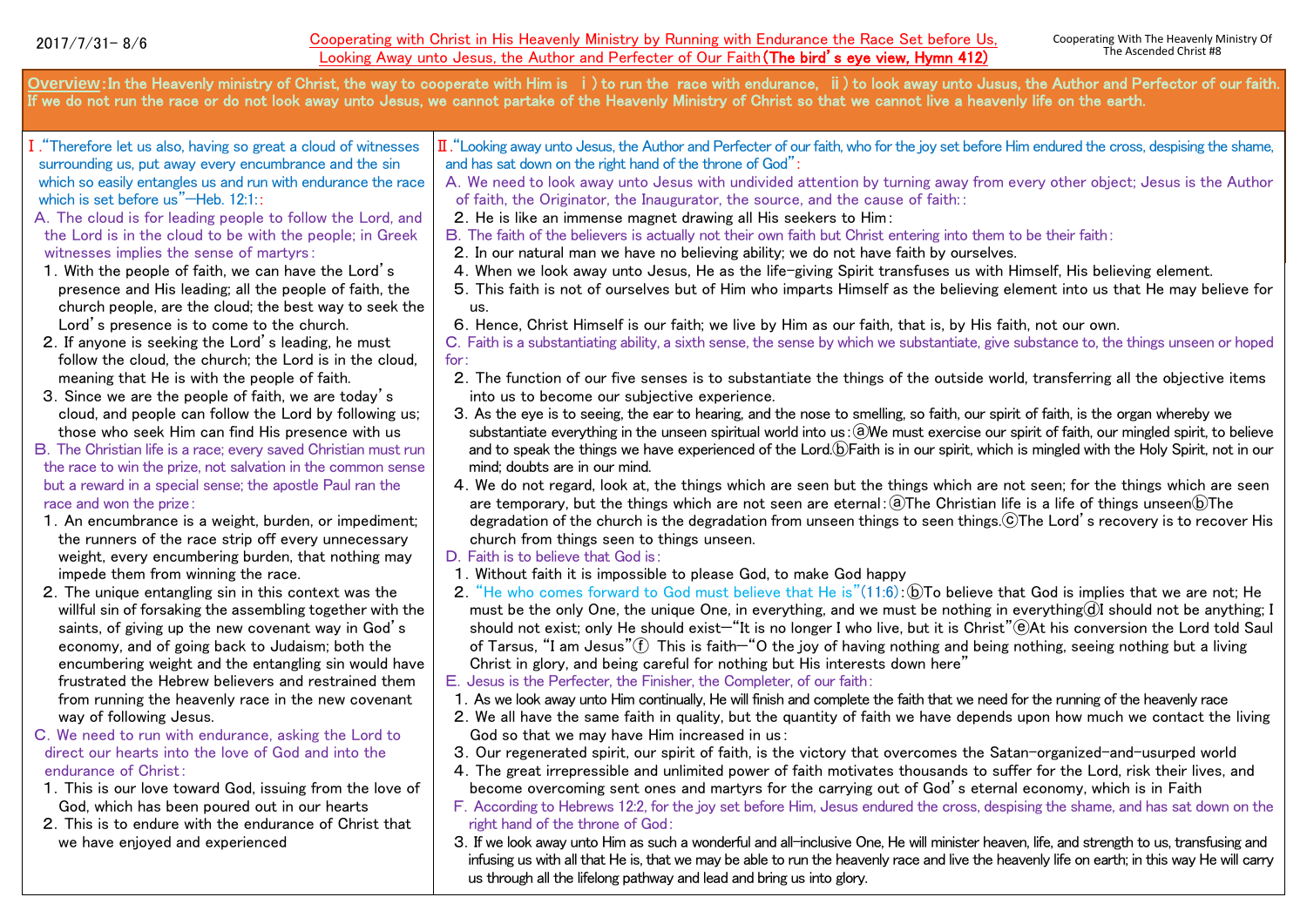## Experience①:Looking away unto Jesus to run the Christian race

The Christian life is a race. Every saved Christian must run the race to win the prize. ...The apostle Paul, who has run the race and won the prize, was nearly the only one who likened the Christian life to a race. In the book of Hebrews he charged the Hebrew believers to run the race, saying, "run with endurance the race which is set before us" (12:1).

There is much opposition to this race. Thus, we must run it with endurance. This means that in order to run the race of Christ, we must suffer the opposition with endurance, never growing weary or fainting in our souls.

In 2 Thessalonians 3:5 Paul concludes, "And the Lord direct your hearts into the love of God and into the endurance of Christ." The Lord directs our hearts by the leading of the Spirit, through whom the love of God has been poured out into our hearts. The love of God in 2 Thessalonians 3:5 is our love toward God that issues from the love of God that has been poured out into our hearts. On the positive side, we need to enjoy the love of God so that we may love Him in order to live for Him. On the negative side, we need to participate in the endurance of Christ so that we may endure the sufferings as He did to stand against Satan, the enemy of God.

The Greek word translated "looking away unto" means to look with undivided attention by turning away from every other object. The runners in a race, such as the hundred yard dash, turn away from everything else and look at the goal with undivided attention. In this verse Paul seemed to be saying, "Hebrew brothers, do not stand there considering and looking around. You must turn away from everything other than Christ and look to Him with undivided attention. This is the way to run the race."

#### For Middle/High School Students

In the current age, young ones should try his/her best to graduate a college (otherwise, he/she needs to go to a two-year college or a professional training college after graduating high school). So the school life for a middle/high school student can be considered as the race for college entrance. When you are going to prepare for college entrance, you need to choose colleges to apply with consideration of your future job. It's because, some academic field is only useful for knowledge but not for your job finding. Some field may even not relate to the job you wish for future. You should choose a college and a major, taking into account what kind of job you want.

As running the race for college entrance, you need to realize your Christian life itself is a race. You should not think that because you don't want a race or a fight, you wish to walk an easy and joyful student life. After passing through the entrance exam, there will be another race in your business life. The life of Christian is a race.

In your college entrance race, you should run the Christian race. In your study, you need to look away unto Jesus, and experience Him as wisdom, understanding, memory, endurance and so on. And treasure the church life by redeeming time for the morning revival and drip irrigation prayer, gospel and shepherding even when you are busy, and join the Lord's table meeting. If you can't practice the church life in busy environment, you'll never be able to practice the church life. You need to take the Lord's grace not to spoil yourself. Let us encourage each other to run the Christian race! Amen!

### Experience②:Faith is to believe that God is the only One who is, and that we are not

He who comes forward to God must believe that God is. This is very simple. God requires you only to believe that He is. The verb to be is actually the divine title of our Triune God. In Exodus 3 Moses asked God what His name was. God answered that His name is I AM WHO I AM. Our God's name is the verb to be. He is "I AM WHO I AM." He is the only One.

What is faith? Faith is to stop yourself from doing anything. You are nothing. Faith joins you with God to make God the only One who is. I am not, so I should not be the one who loves my wife. It should be Christ loving my wife. He is; I am not. I should not be the one to go shopping. He should be the One.

He will finish what He originated; He will complete what He inaugurated. If we look to Him continually, He will finish and complete the faith that we need for the running of the heavenly race. Once Christ has originated this faith within us, He will never let it go....As the Completer of faith, He is continually infused into us as the believing element and ability when we pray to the Lord, fellowship with Him, pray over the Bible, attend church meetings, listen to spiritual messages, and read spiritual books....Such faith brings us into an organic union with Christ; it also continually increases this organic union. The increase of our organic union with Him is the increase, the growth, of Christ within us....This is our faith being perfected by the Lord.

### For Young Working Saints

You as a business person need to be watchful not to be proud by falling into the snare of Satan. Once you become proud, you also become a follower of Satan.

Being proud can destroy the good deposits for running your Christian race. Let's say you have been promoted to higher position in your company faster than other colleagues. Both you and your colleague made a good effort, but only you could succeed to be promoted. The difference between you and them are only whether or not there is the Lord's blessing and prayer of brothers and sisters. Therefore, you should never feel proud in your heart saying, "My competence is really something." You should not consider that it is ok to murmur with proud in your heart just a little bit because no one is listening. But Satan is listening to this murmuring with pride and he will make you the follower of Satan. You should never think you can fight against Satan. To be watchful to the pride is to deal with thoroughly such a proud murmuring in your heart.

Believe and proclaim by faith, that Only God is who "is" in the universe, and I am who "am not". God is love, wisdom, power, and everything. But you are not love, not wisdom, not power and nothing. If you believe in this way, you will be blessed and become a source of blessing to others around. Hallelujah!

O the joy of having nothing, being nothing, seeing nothing But the living Christ in glory, and being careful for nothing. O the joy of having nothing, being nothing, seeing nothing But the living Christ in glory, and His interest down on earth.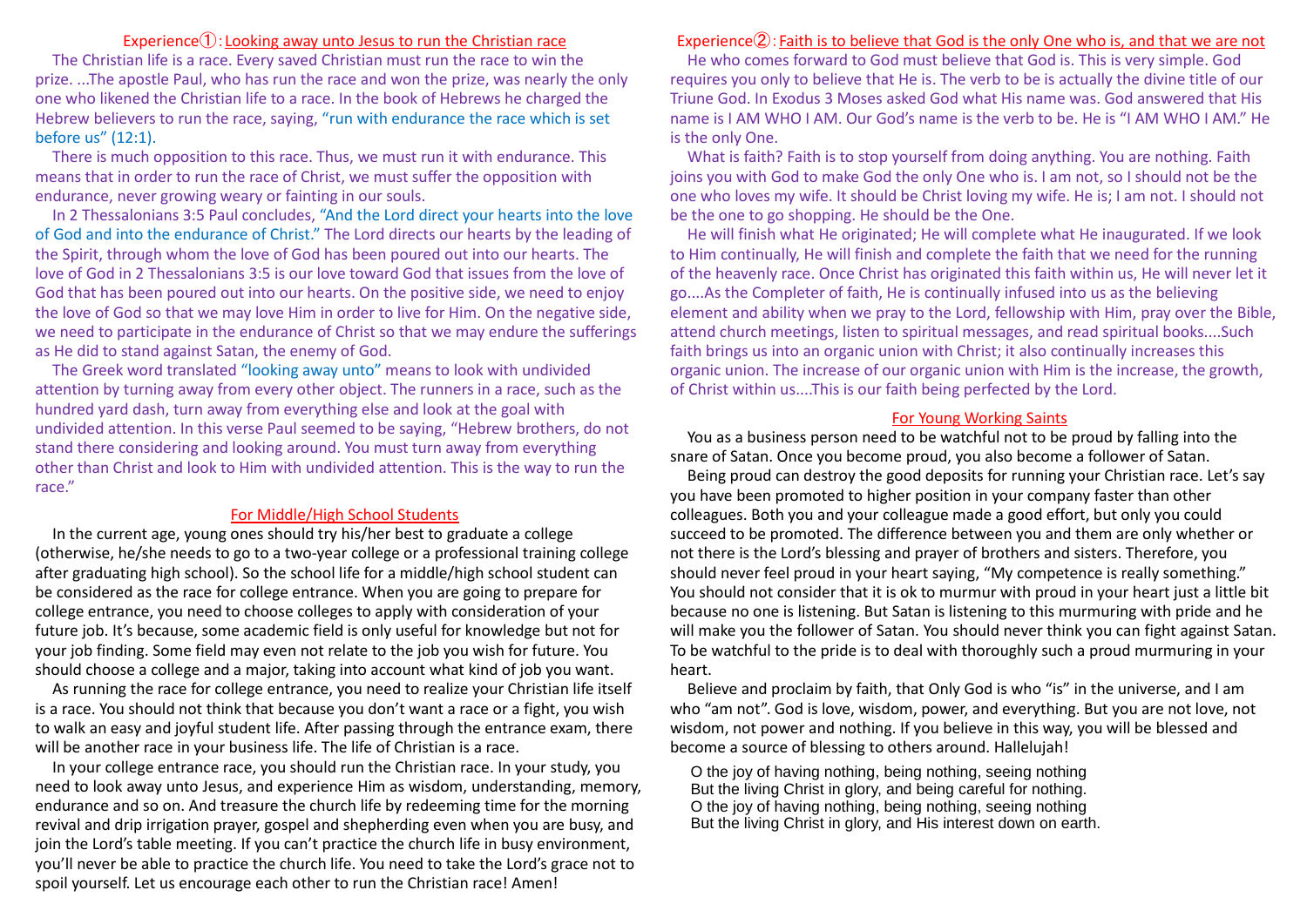### Scriptures:

## I. "Therefore let us also, having so great a cloud of witnesses surrounding us, put away every encumbrance and the sin which so easily entangles us and run with endurance the race which is set before us"—Heb. 12:1:

Num.9:15 And on the day that the tabernacle was set up, the cloud covered the tabernacle, the Tent of the Testimony; and in the evening it was like the appearance of fire over the tabernacle until morning.16 So it was always; the cloud covered it by day, and the appearance of fire by night. 17 And whenever the cloud was taken up from over the tent, then after that the children of Israel set out; and in the place where the cloud settled, there the children of Israel encamped.18 At the commandment of Jehovah the children of Israel set out, and at the commandment of Jehovah they encamped; as long as the cloud settled upon the tabernacle, they remained encamped. 19 Even when the cloud extended its time over the tabernacle for many days, the children of Israel kept the charge of Jehovah and did not set out.20 If sometimes the cloud was upon the tabernacle a few days, according to the commandment of Jehovah they remained encamped; then at the commandment of Jehovah they set out. 21 If sometimes the cloud remained from evening until morning, when the cloud was taken up in the morning, they set out; or if it remained in the daytime and at night, when the cloud was taken up, they set out. 22 Whether it was two days or a month or a longer time that the cloud extended its time over the tabernacle and settled above it, the children of Israel remained encamped and did not set out; but when it was taken up, they set out. Rom.8:2 A Minister of the holy places, even of the true tabernacle, which the Lord pitched, not man.

1 Cor.9:24 Do you not know that those who run on a racecourse all run, but one receives the prize? Run in this way, that you may lay hold.

2 Tim.4:7 I have fought the good fight; I have finished the course; I have kept the faith.

2 Thes.3:5 And the Lord direct your hearts into the love of God and into the endurance of Christ. II. "Looking away unto Jesus, the Author and Perfecter of our faith, who for the joy set before Him endured the cross, despising the shame, and has sat down on the right hand of the throne of God"—Heb. 12:2:

S.S.1:4 Draw me; we will run after you-The king has brought me into his chambers-We will be glad and rejoice in you; We will extol your love more than wine. Rightly do they love you.

Hos.11:4 I drew them with cords of a man, With bands of love; And I was to them like those Who lift off the yoke on their jaws; And I gently caused them to eat.

Jer.31:3 Jehovah appeared to me from afar, saying, Indeed I have loved you with an eternal love, Therefore I have drawn you with lovingkindness.

Ps.27:4 One thing I have asked from Jehovah; That do I seek: To dwell in the house of Jehovah All the days of my life, To behold the beauty of Jehovah, And to inquire in His temple.

Rom.3:21 But now, apart from the law, the righteousness of God has been manifested, witness being borne to it by the Law and the Prophets;3:22 Even the righteousness of God through the faith of Jesus Christ to all those who believe, for there is no distinction;

Gal.1:16 To reveal His Son in me that I might announce Him as the gospel among the Gentiles, immediately I did not confer with flesh and blood,

Heb.11:1 Now faith is the substantiation of things hoped for, the conviction of things not seen. 2 Cor.4:13 And having the same spirit of faith according to that which is written, "I believed, therefore I spoke,'' we also believe, therefore we also speak,18 Because we do not regard the things which are seen but the things which are not seen; for the things which are seen are temporary, but the things which are not seen are eternal.

Rom.8:24 For we were saved in hope. But a hope that is seen is not hope, for who hopes for what he sees?25 But if we hope for what we do not see, we eagerly await it through endurance. 1 Pet.1:8 Whom having not seen, you love; into whom though not seeing Him at present, yet believing, you exult with joy that is unspeakable and full of glory,

Gal.6:10 So then, as we have the opportunity, let us do what is good toward all, but especially toward those of the household of the faith.

Heb.11:6 But without faith it is impossible to be well pleasing to Him, for he who comes forward to God must believe that He is and that He is a rewarder of those who diligently seek Him. John8:58 Jesus said to them, Truly, truly, I say to you, Before Abraham came into being, I am. Eccl.1:2 Vanity of vanities, says the Preacher; Vanity of vanities; all is vanity.

Heb.11:5 By faith Enoch was translated so that he should not see death; and he was not found, because God had translated him. For before his translation he obtained the testimony that he had been well pleasing to God.

Gal.2:20 I am crucified with Christ; and it is no longer I who live, but it is Christ who lives in me; and the life which I now live in the flesh I live in faith, the faith of the Son of God, who loved me and gave Himself up for me.

Heb.2:10 For it was fitting for Him, for whom are all things and through whom are all things, in leading many sons into glory, to make the Author of their salvation perfect through sufferings. 2 Cor.3:16 But whenever their heart turns to the Lord, the veil is taken away. 18 But we all with unveiled face, beholding and reflecting like a mirror the glory of the Lord, are being transformed into the same image from glory to glory, even as from the Lord Spirit.

1Pet.5:4 And when the Chief Shepherd is manifested, you will receive the unfading crown of glory. 2Tim.4:8 Henceforth there is laid up for me the crown of righteousness, with which the Lord, the righteous Judge, will recompense me in that day, and not only me but also all those who have loved His appearing.